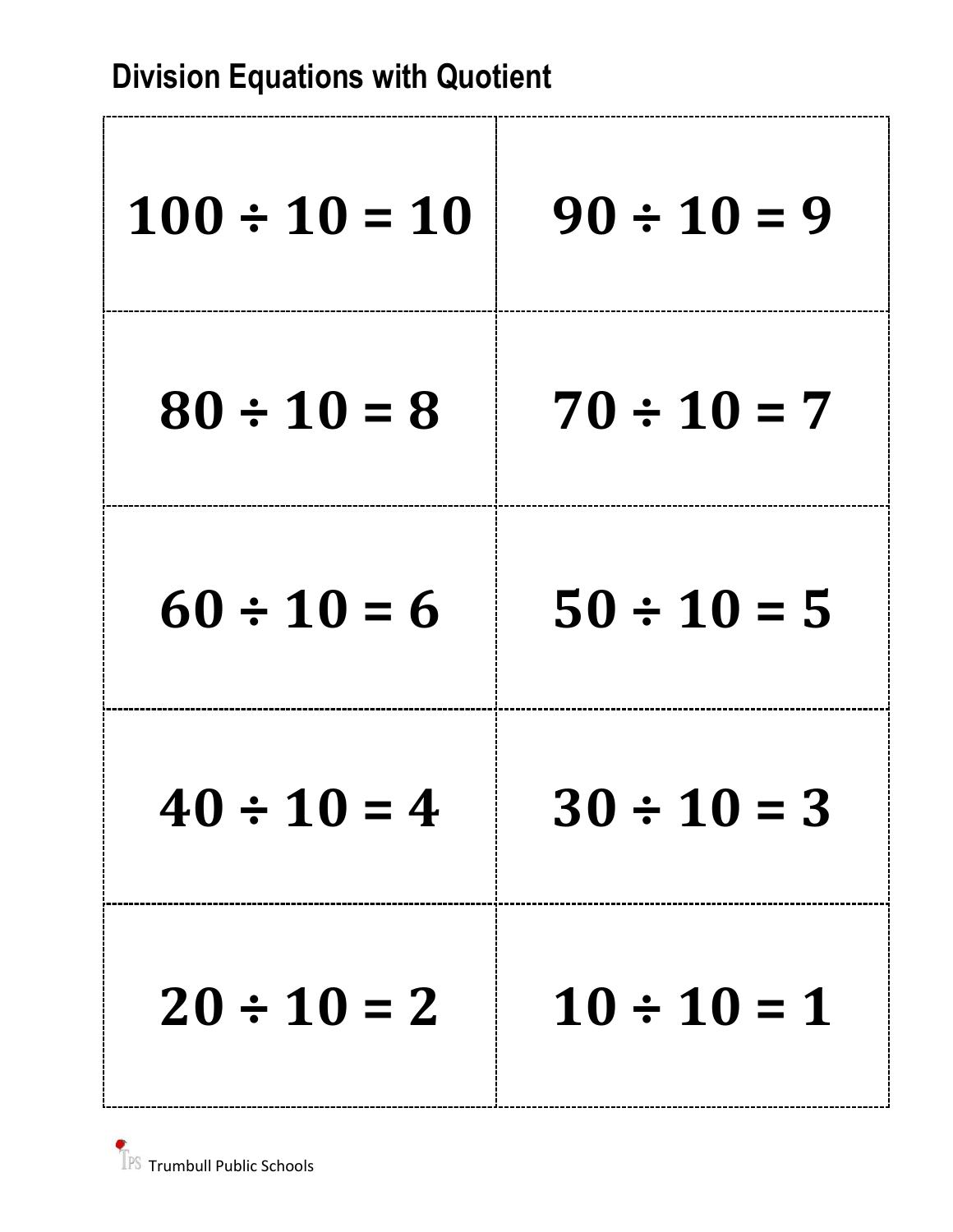| $90 \div 9 = 10$ | $81 \div 9 = 9$ |
|------------------|-----------------|
| $72 \div 9 = 8$  | $63 \div 9 = 7$ |
| $54 \div 9 = 6$  | $45 \div 9 = 5$ |
| $36 \div 9 = 4$  | $27 \div 9 = 3$ |
| $18 \div 9 = 2$  | $9 \div 9 = 1$  |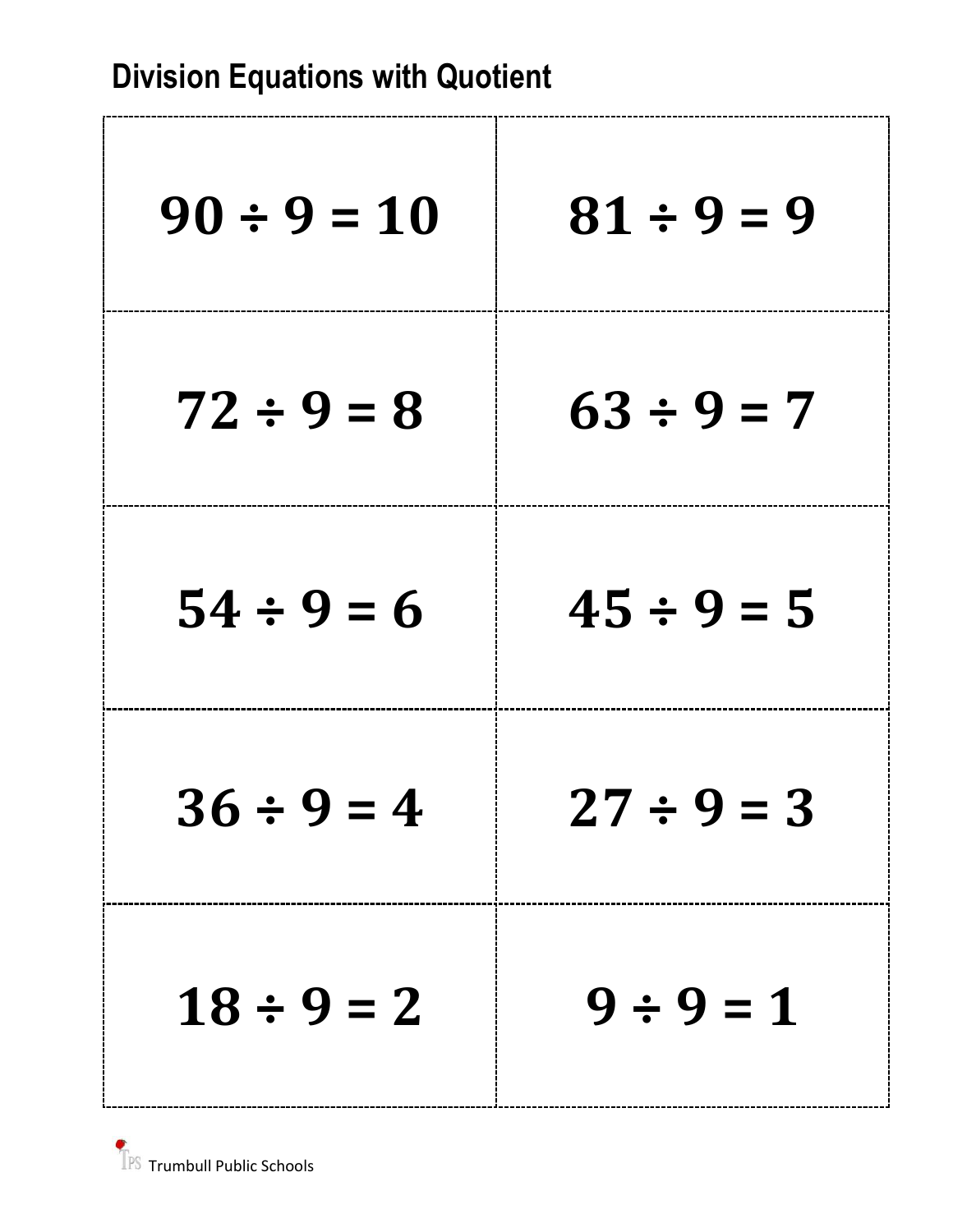| $80 \div 8 = 10$ | $72 \div 8 = 9$ |
|------------------|-----------------|
| $64 \div 8 = 8$  | $56 \div 8 = 7$ |
| $48 \div 8 = 6$  | $40 \div 8 = 5$ |
| $32 \div 8 = 4$  | $24 \div 8 = 3$ |
| $16 \div 8 = 2$  | $8 \div 8 = 1$  |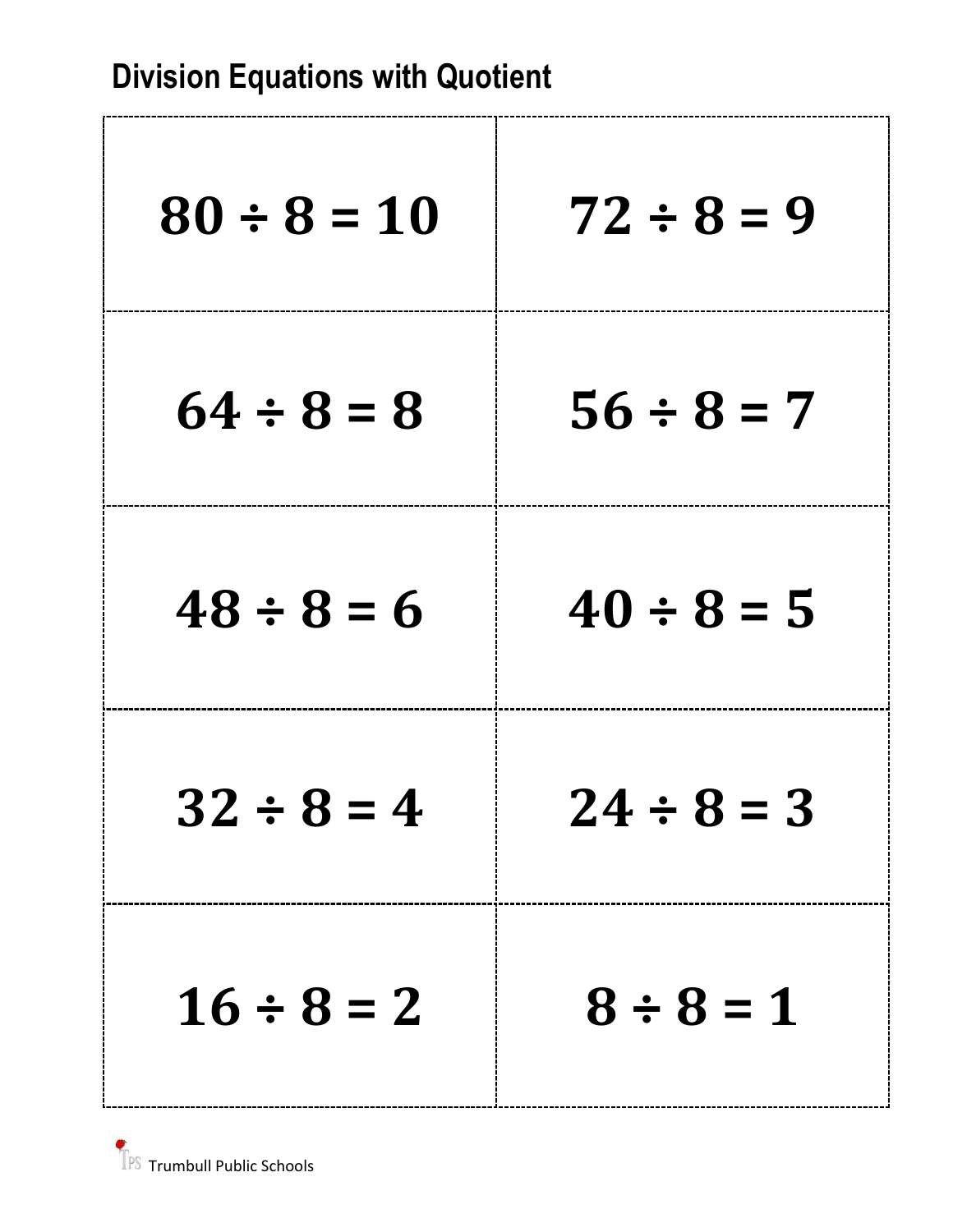| <b>Division Equations with Quotient</b> |                 |
|-----------------------------------------|-----------------|
| $70 \div 7 = 10$                        | $63 \div 7 = 9$ |
| $56 \div 7 = 8$                         | $49 \div 7 = 7$ |
| $42 \div 7 = 6$                         | $35 \div 7 = 5$ |
| $28 \div 7 = 4$                         | $21 \div 7 = 3$ |
| $14 \div 7 = 2$                         | $7 \div 7 = 1$  |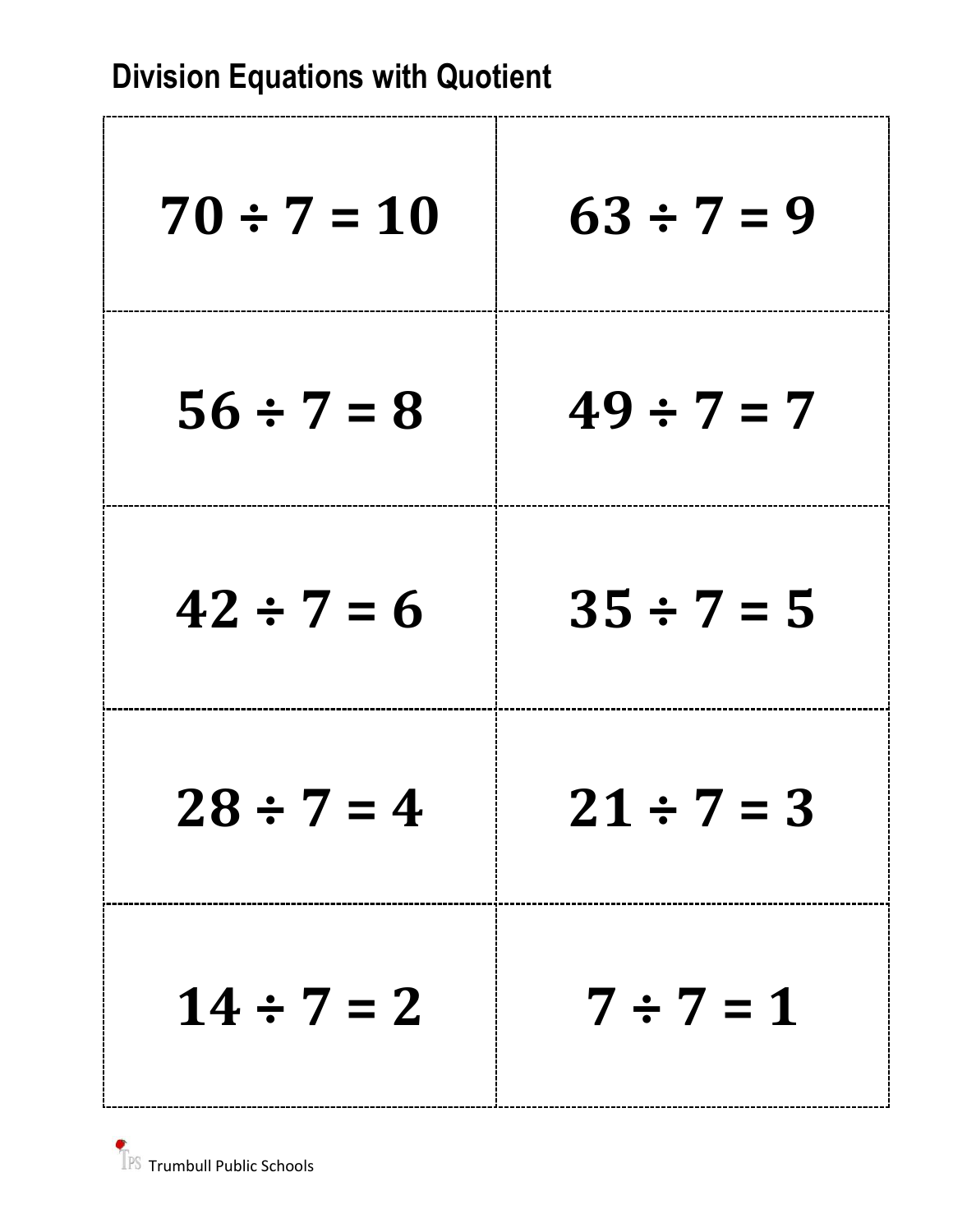| $60 \div 6 = 10$ | $54 \div 6 = 9$ |
|------------------|-----------------|
| $48 \div 6 = 8$  | $42 \div 6 = 7$ |
| $36 \div 6 = 6$  | $30 \div 6 = 5$ |
| $24 \div 6 = 4$  | $18 \div 6 = 3$ |
| $12 \div 6 = 2$  | $6 \div 6 = 1$  |

TPS Trumbull Public Schools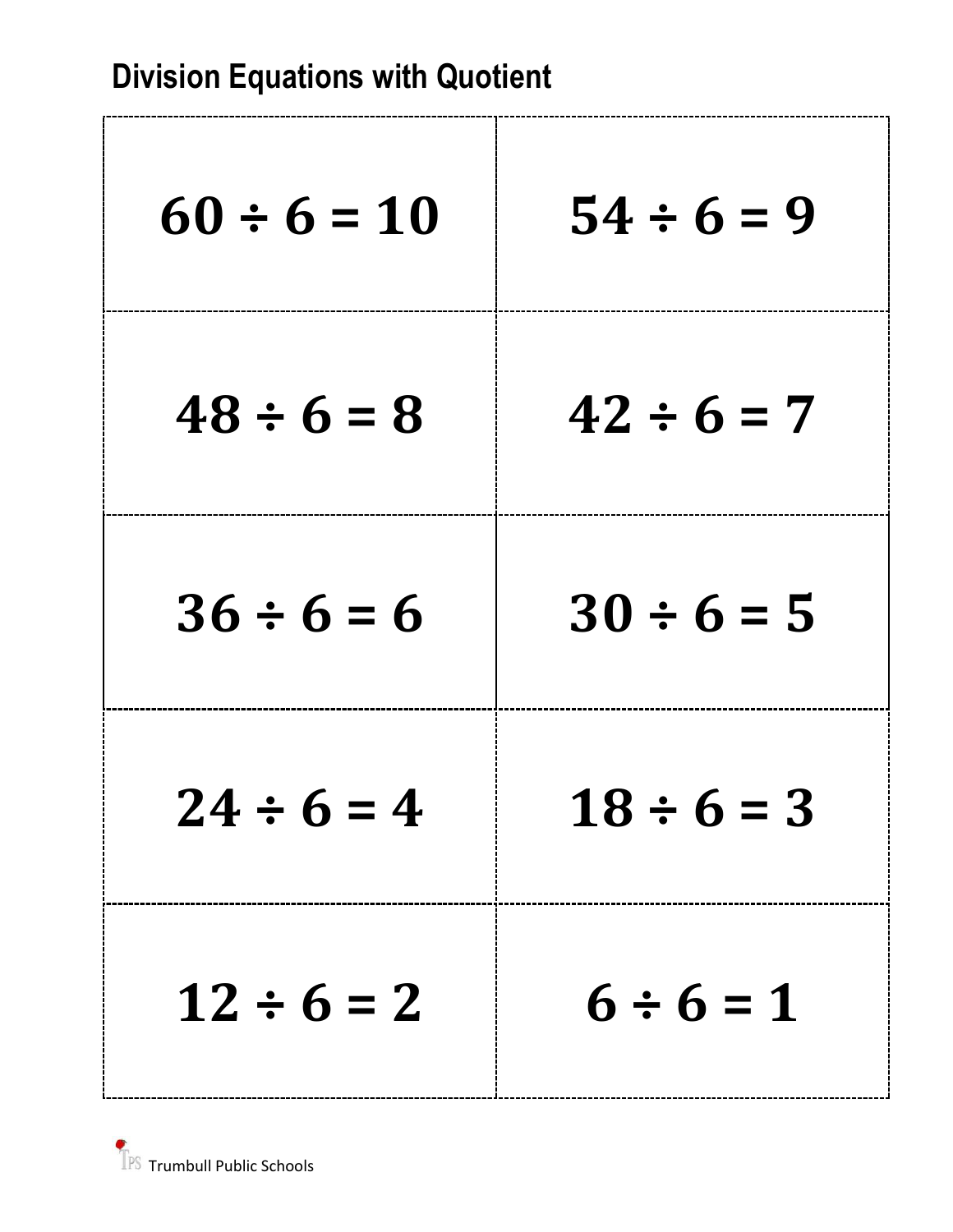| $50 \div 5 = 10$ | $45 \div 5 = 9$ |
|------------------|-----------------|
| $40 \div 5 = 8$  | $35 \div 5 = 7$ |
| $30 \div 5 = 6$  | $25 \div 5 = 5$ |
| $20 \div 5 = 4$  | $15 \div 5 = 3$ |
| $10 \div 5 = 2$  | $5 \div 5 = 1$  |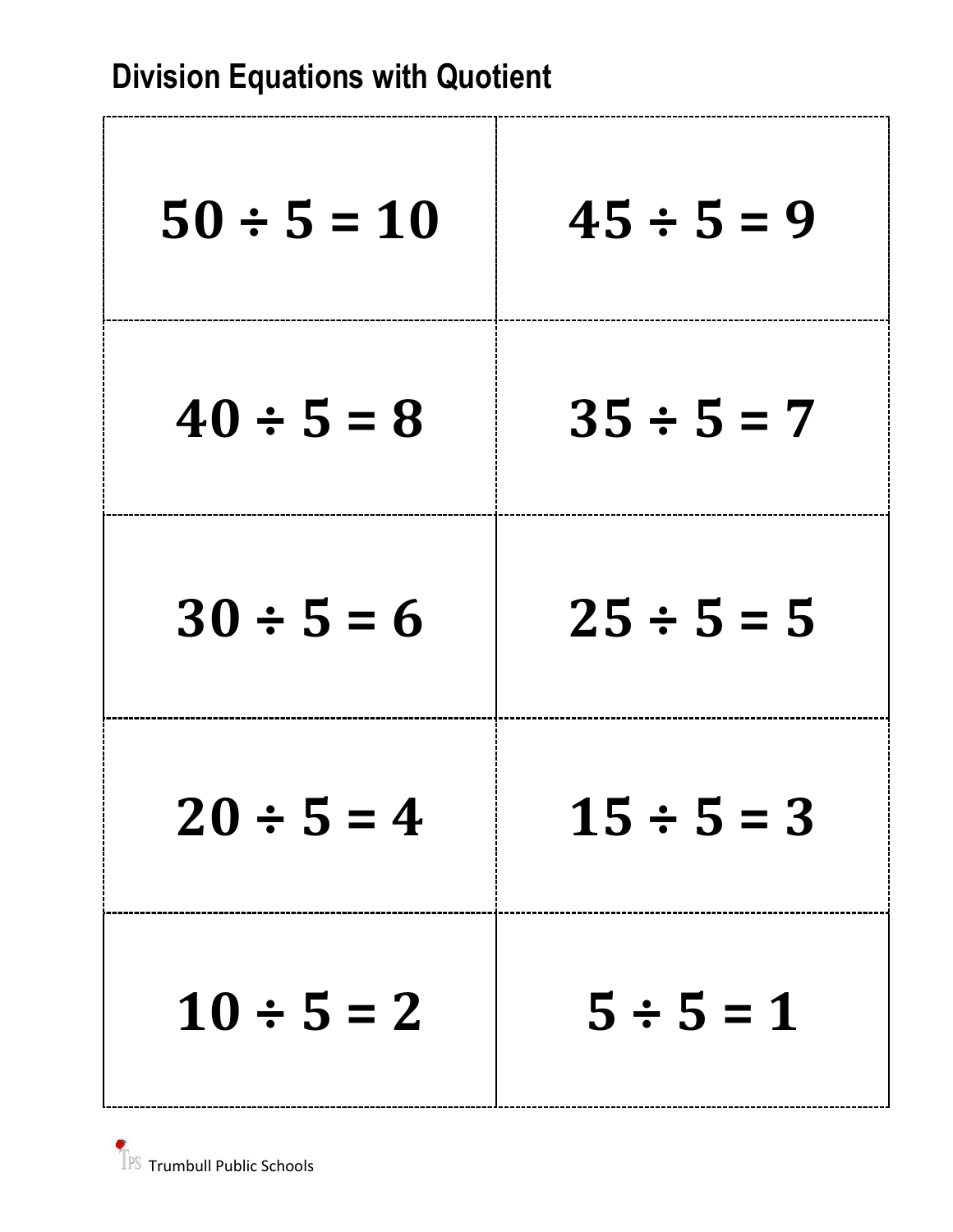ľ

| $40 \div 4 = 10$ | $36 \div 4 = 9$ |
|------------------|-----------------|
| $32 \div 4 = 8$  | $28 \div 4 = 7$ |
| $24 \div 4 = 6$  | $20 \div 4 = 5$ |
| $16 \div 4 = 4$  | $12 \div 4 = 3$ |
| $8 \div 4 = 2$   | $4 \div 4 = 1$  |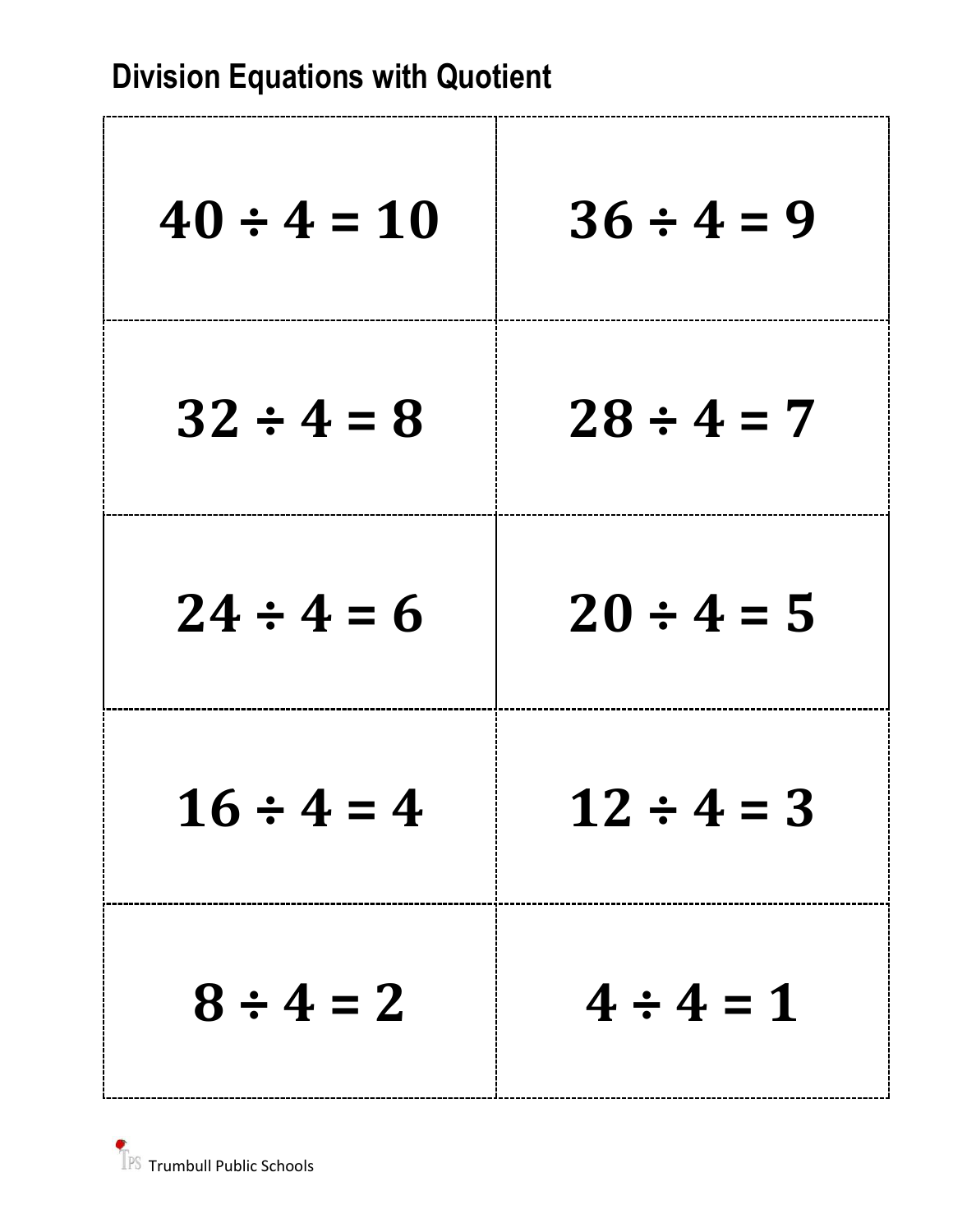| <b>Division Equations with Quotient</b> |  |  |
|-----------------------------------------|--|--|
|-----------------------------------------|--|--|

r.

| $30 \div 3 = 10$ | $27 \div 3 = 9$ |
|------------------|-----------------|
| $24 \div 3 = 8$  | $21 \div 3 = 7$ |
| $18 \div 3 = 6$  | $15 \div 3 = 5$ |
| $12 \div 3 = 4$  | ソーコニコ           |
| $6 \div 3 = 2$   | $3 \div 3 = 1$  |

٦.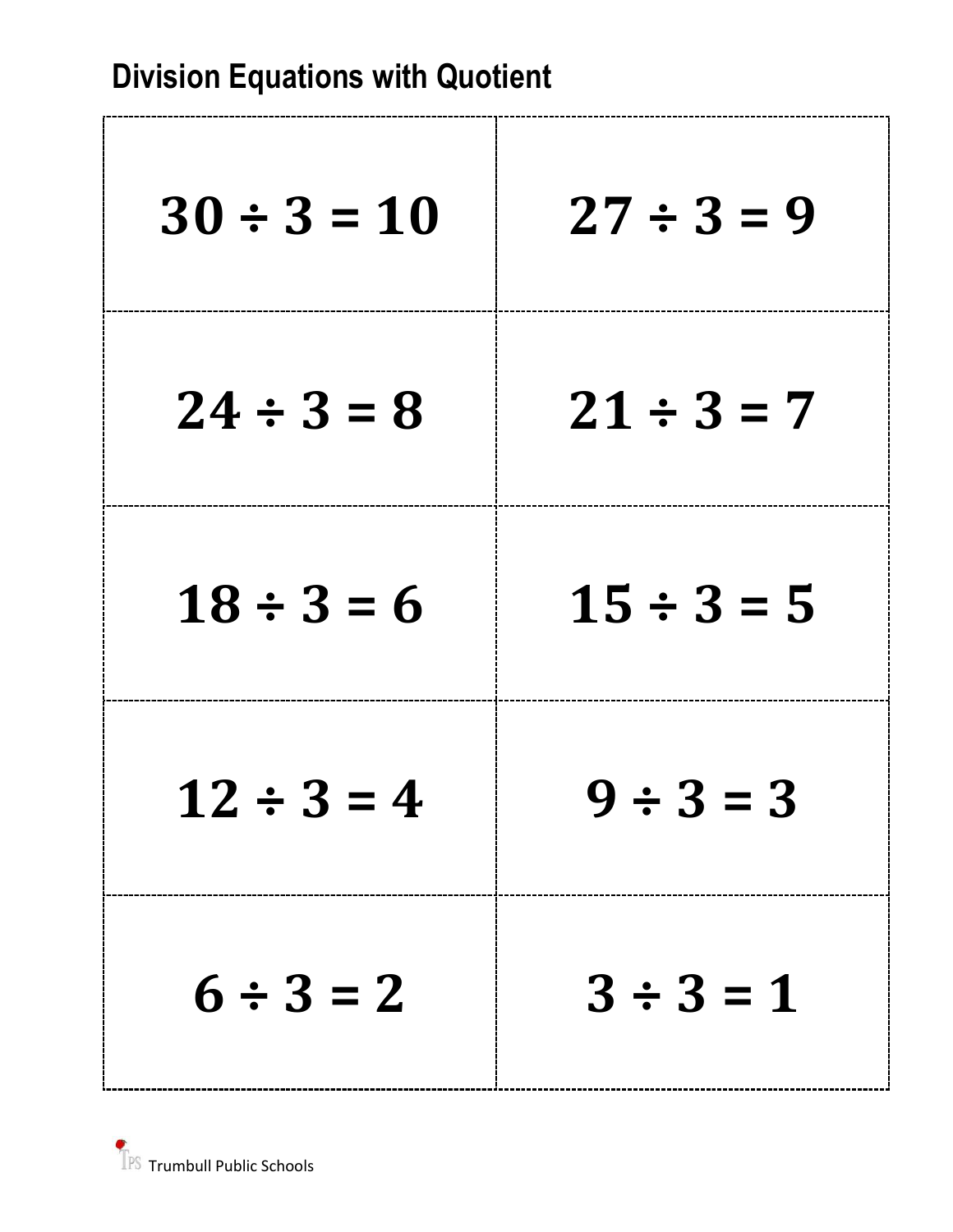| $20 \div 2 = 10$ | $18 \div 2 = 9$ |
|------------------|-----------------|
| $16 \div 2 = 8$  | $14 \div 2 = 7$ |
| $12 \div 2 = 6$  | $10 \div 2 = 5$ |
| $8 \div 2 = 4$   | $6 \div 2 = 3$  |
| $4 \div 2 = 2$   | $2 \div 2 = 1$  |